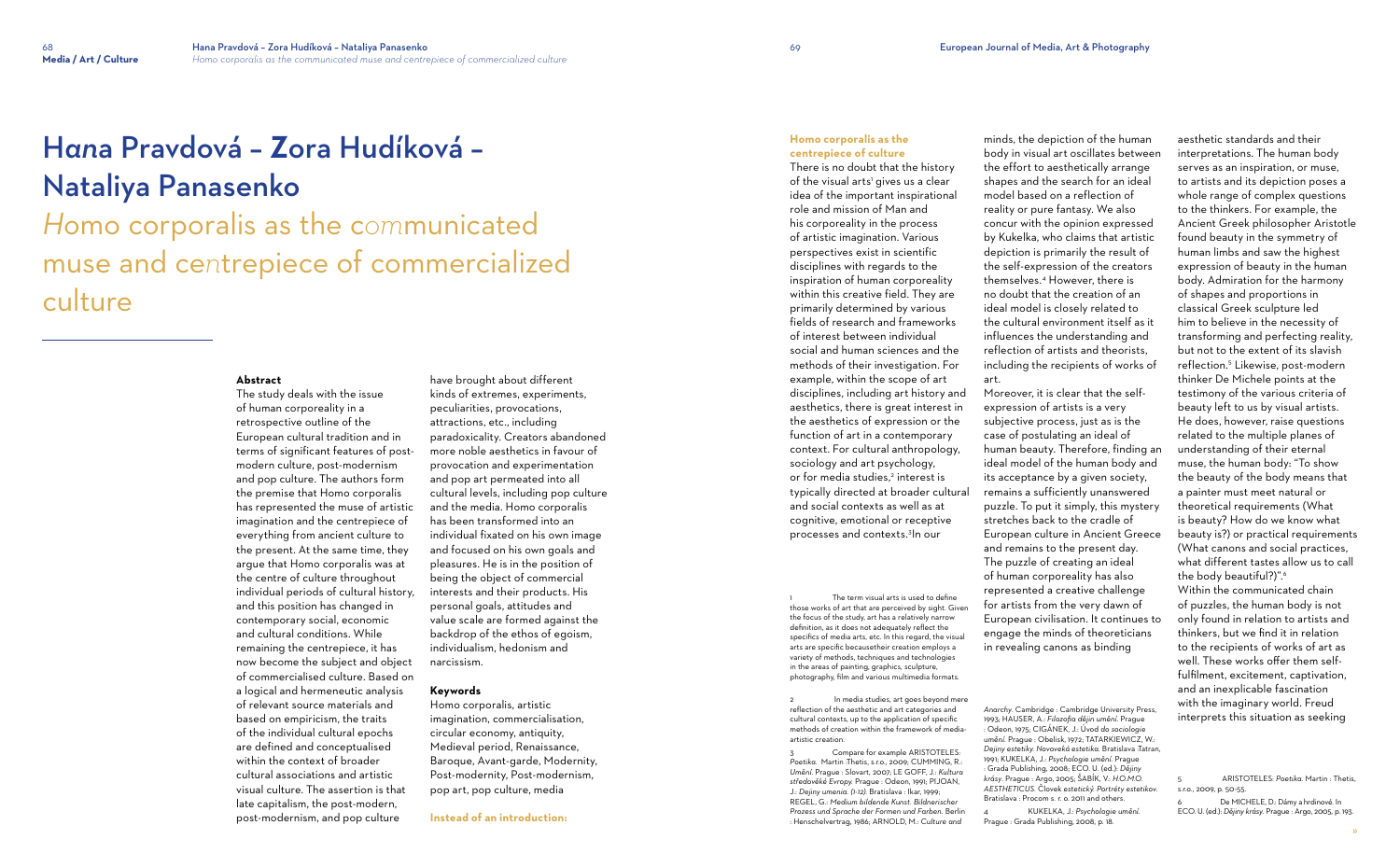people's lives by experiencing strong feelings of pleasure. They are, in his opinion, people who desire to be happy their entire lives.<sup>7</sup> Hauser sees that the visual art culture offers people a better alternative to their day-to-day, real world existence and art functions as a meaningful correction to an individual's life. It represents the most valuable form of compensating for the shortcomings in our being. $^{\rm 8}$ To be fascinated by a work of art depicting the human body, the recipient must be largely identified with and sufficiently grasp the valid canons of beauty expressed by human characters, their lines, movements, clothing, colour play, and so on. Šabík references the experience of the Ancient Greeks within this context, to whom the very existence of Man was an impulse for astonishment, wonder, excitement, captivation and amazement. "They also noticed that the fellowship of beauty particularly affects human consciousness, deprives a person of the bondage of ordinariness, the limits of empirical consciousness, and paralyses his reflexes in terms of the bonds of time and space, causality."<sup>9</sup> The artist's fascination with the human being and the recipient's fascination with a work of art are very closely related to the formation of the cult<sup>10</sup> of human corporeality. It is

the purpose and meaning of

 $\check{\text{S}}$ ABÍK, V.: *Diskurzy o estetike*. Bratislava : Spolok slovenských spisovateľov, s. r. o., 2003, p. 199. 10 The term "cult" in the study is not

7 FREUD, S.: *O člověku a kultuře*. Prague : Odeon, 1989, p. 324.

8 HAUSER, A.: *Filozofia dějin umění*. Prague : Odeon, 1975, p. 50.

defined solely from the aspect of interest in religion, ethnology or sociology of religion. On the other

RADOŠINSKÁ, J.: Kultový televízny seriál v súčasnej mediálnej produkcii. In PETRANOVÁ, D., RYBANSKÝ, R., VICENOVÁ, E. (eds.): *Diskurzy v masmediálnych štúdiách: Zborník z medzinárodnej vedeckej konferencie Nové trendy v marketingu 2012*. Trnava : FMK UCM, 2012, p. 158- 169. See also: SHUNEYKO, A., CHIBISOVA, O.: THE MECHANISM OF CONTEXTUAL CONFIRMATION OF THE SYMBOL IN THE CINEMA LANGUAGE. *MEDIA EDUCATION* (MEDIAOBRAZOVANIE), 2019, VOL. 59, NO. 1, P. 123-134. E-ISSN 1994-4195, ISSN 1994-4160.

the product of artistic imagination that ultimately forms the mental outlook of the recipients, especially of those concerned with their own corporeality. It is usually evaluated in terms of a reflection of the ideal of the aesthetically arranged shapes of the ideal model. The cult of beauty in the context of the depiction and fetishization of the human body is, in our opinion, merely an expression and confirmation of the human nature of culture. We point out the phenomena of worship, or even deification, of the ideal model of human corporeality through this concept. It is hardly possible not to see the connection between the cult and its commercialisation, as pointed out by Radošinská.11 We draw attention to this aspect of the modern cult of corporeality especially in connection with the phenomenon of contemporary consumer society and the commercialisation process in post-

> In this definition, we agree with Huntington, who introduces the term Western civilisation into scientific discourse. It includes cultures existing in Europe, North America and other European-populated countries (See HUNTINGTON, P. H.: *Střet civilizací. Boj kultur a proměna světového*  řádu*.* Prague : RYBKA PUBLISHER, 2001, p. 37-41.).

hand, it cannot be denied that Durkheim's dichotomy of the profane and sacred worlds (see DURKHEIM, E.: *Elementární formy náboženského* života*: system totemismu* v *Austrálii*. Prague : Oikoymenh, 2002.) or Eliade's concept of religious structures, cults and mechanisms of thought in indigenous and ancient nations (see ELIADE, M.: *Dejiny náboženských predstáv* a *ideí/I.* Bratislava : AGORA, 1995.) significantly influenced the considerations of other authors in the second half of the 20<sup>th</sup> Century and at the beginning of the 21st Century (see below). As opposed to religious cults, however, they deal exclusively with the creation of a particular cult: profane deification in the context of human corporeality.

modern culture.

Within the study, we analyse the phenomenon of human corporeality as a materially communicated muse, especially within broader cultural and narrower artistic contexts. Turner's opinion concurs with the specified definition of the issue at hand. He claims that the human body was primarily conditioned by culture and civilisation in its development. That is, it was shaped by culture and realized in the "course of human interactions".<sup>12</sup> The primary focus within the study is not on the ontologicalgnoseological nature and genesis of beauty canons studied from aesthetic or artistic points of view. However, we remain cognisant of the fact that these aspects cannot be simply overlooked. We reflect on and analyse them against the background of our interest in anthropological constants: human corporeality, its role and ideal models of the human body in visual art. We are of the opinion that they are very closely related to the mental outlook of societies existing within Western civilisation.<sup>13</sup> In fact, we believe that the phenomenon of Homo corporalis, bodily man, is a central theme in Europe's cultural tradition, an object of priority interest, the centrepiece of everything. Šabík agrees that man is the centrepiece of culture

12 TURNER, S. B.: *Regulating Bodies: Essays in Medical Sociology*. London : Routledge, 1992, p. 16.

because it is the subject, originator and target of individual and societal activities, including the aesthetic".<sup>14</sup> Based on logical analysis and hermeneutic analysis of relevant sources, we formulate the premise whereby Homo corporalis as the tangible muse of artistic imagination was, is and will remain at the centre of the action. However, while bodily man was at the centre of culture in antiquity, even to some extent in the medieval period, this position has changed in contemporary conditions. Bodily man has become the subject and object of commercialised culture.

### **Homo corporalis within the European cultural tradition**

The human body, as an object of artistic imagination and a rendition of the ideal, but anatomically proportional, began to be portrayed by the Ancient Greeks. Greek sculpture is an expression of anthropological centrism that transcends a rational understanding of sympathy to the pantheon of the gods. The desire of the Greeks to bring order to reason, to deepen knowledge of the truth about the world and to search for beauty testifies to their creative approach. It also testifies to a sense of harmony between Man and Nature, as well as among people in the *polis, or the body of citizens, according to an order based on strict rationality. Knowledge based on rationality is not precluded by their sense of joy from existence or by seeking a harmony of shapes.* 

14 ŠABÍK, V.: *H.O.M.O. AESTHETICUS.*  Človek *estetický. Portréty estetikov*. Bratislava : Procom s. r. o., 2011, p. 17.

*The term logos expresses both the order of the universe and the power of reasonable speech based on argument. According to Černý, the Greek logos corresponds to Herakleit's order of the universe, the general law, and its neoplatonic nature. It is "the central concept of the whole Greek culture".*<sup>15</sup> The notion of *kalokagathia*<sup>16</sup> *represents a combination of Socrates' recognition of nobility as the greatest of virtues and Plato's deliberate choice of the best. Tatarkiewicz provides Socrates' dialogue with Anistipp. Within this dialogue, Socrates explains the emergence of a relationship between beauty and good, as well as evil and ugliness, as a purely deliberate act of choice: "In all things, beauty and good are tied to their destiny, they are beautiful and good, if they are well adapted, but if they are poorly adapted, then they are bad and ugly."*<sup>17</sup> It should be pointed out that beauty, as the highest degree of goodness, was not as valuable in the Greek order of the world as the notion of *kalokagathia: that looked appealing, what seemed cute, lively, respectable, helpful and arousing was considered beautiful.*<sup>18</sup> Beran 15 ČERNÝ, V.: *O povaze naši kultury*. Brno :

# Atlantis, 1991, p. 16-17. K Lidem, 1992.).

16 From the Greek *kalos* – beautiful, and *agathos* – good, meaning a combination of beautiful and good that expresses the uniform aesthetic and ethical thinking of the Ancient Greeks. According to Pospíšil, this ideal of ethical and aesthetic at the same time obliged artists to observe certain canons (POSPÍŠIL, Z.: *O vkusu*. Olomouc : Mladé Umění

17 TATARKIEWICZ, W.: *Dejiny estetiky. Staroveká estetika.* Bratislava : Tatran, 1985, p.58. 18 Sculpture in particular supported the perception, cultivation and rendering of the human body to the Ancient Greeks. Achieving the perfection of human corporeality was a recognized

underlines that everything that was supernatural and only accessible to reason and therefore intelligibility, was beautiful. 19 Although the beauty of the human body was both an ideal and a measure of individual action, the concept of *kalokagathia included a synthesis of virtues. Nevertheless, the creation of harmony, symmetry, the canon of the human body's proportions in classical sculpture, and its legacy throughout ancient and even modern traditions were the result of the Hellenic understanding of logos and kalokagathia.* 20 They created beauty on the basis of imitating nature and understood it as "uncovering the harmonic measure and rational order in matters; they understood good as obedience to the laws of the community." 21 The Greek notions of *logos and kalokagathia have another informative value. They offer us the opportunity to identify different social and gender contexts. They were reflected in the division of power and the social organisation of society, its value scale, ideas and religion. Mistrík and Sejčová mention the duplicity that exists in the Greek ideal of kalokagathia. It does direct a person to strive to be both* 

value. Man's self-reflection through the impressive harmony and grandeur of sculptures crafted by Polykleit, Feidias, Myron, Ageladas and Kalamis led them to deify the ideal model of the human body (see PIJOAN, J.: *Dejiny umenia. II.* Bratislava : Ikar, 1999., ALPATOV, V. M.: *Dejiny umenia 1.* Bratislava : Tatran, 1976.).

19 BERAN, L.: *Estetika jako otevřený systém.* Trnava : Fakulta masmediálnej komunikácie Univerzity sv. Cyrila a Metoda v Trnave, 2002, p. 18. 20 See ECO, U.: Krása jako úměrnost

a harmonie. In ECO. U. (ed.): *Dějiny krásy*. Prague : Argo, 2005, p. 72-75.

21 ČERNÝ, V.: *O povaze naši kultury*. Brno : Atlantis, 1991, p. 18.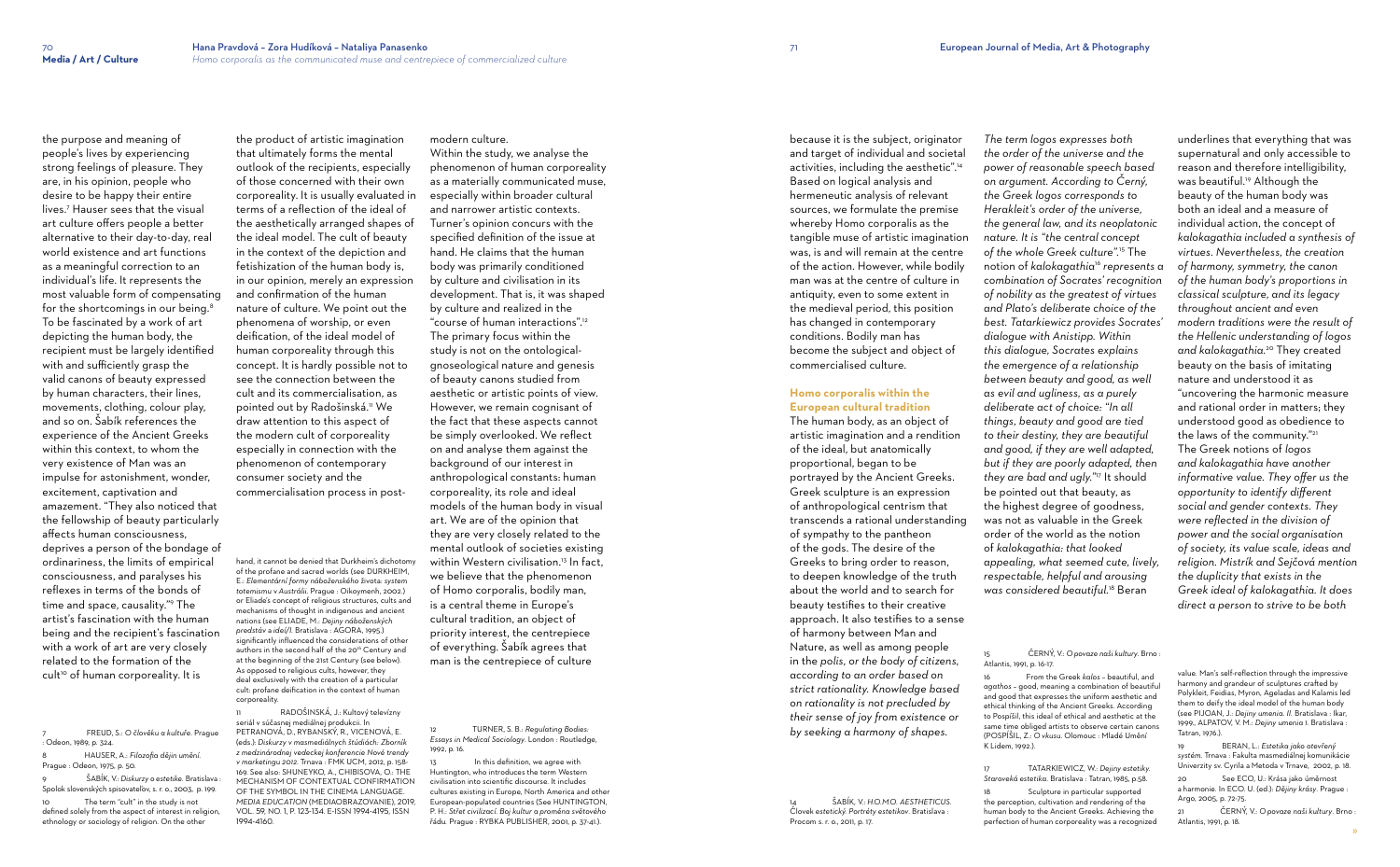*beautiful and good. However, social selectivity may also be observed because only the noble, the rich, can be good. Beauty is bound to a perfection of being and it cannot exist where someone suffers from poverty or is otherwise socially ostracised. The authors also point to obvious social and gender facts in the example of* Laocoön and his sons and the Capitoline Venus. For Ancient Greeks, the male body was a symbol of strength, and the female body of motherhood.<sup>22</sup> The ideal of *kalokagathia is, in our opinion, an expression of the attitude that the Ancient Greeks took with respect the questions of power and entertainment in its playful essence. The example of Athens and Sparta confirms the thesis of the formation of individuals in the socialisation process based on the influence of the cult of corporeality. While discipline, obedience and physical prowess were objectives and highly-appreciated virtues among the inhabitants of ancient Sparta, among ancient Athenians, the priority was education leading to harmony of spirit and body, towards greater knowledge. However, it is undisputed that* 

*the Hellenic world enjoyed the activities that shaped the body and spirit – running, boxing, matches, singing, as well as spas, relaxation and exuberant festivities to glorify the gods. They attributed great importance to the Olympic Games, because the reasons for their actions were different –both religious, social, entertaining,* 

It is common knowledge that the ambitions for power, territorial expansion and their own interests' protection were a significant feature of the Roman genius. Its expression was the majestic celebrations of war heroes, the deification of rulers and their administrative efficiency. Homo corporalis dominated with impressive statues of hefty, lifesize heroes in richly decorated ceremonial garments testifying to power, wealth and glory. Roman portraits also bear witness to the Romans' worship and deification of heroes. For the first time in the history of visual art, sculptors sought realistic, and not idealised features in human faces. At the same time, they tried to uncover and capture the character, inner strength or emotional attitude of those they portrayed. If the Ancient Greeks created an ideal model of reality, the Ancient Romans reflected it in an almost naturalistic way. Alpatov sees in Roman sculptural portraiture their sense of historicity, truthfulness and "the ability to express the results of mature reflections and long observations in a clear, frozen  $form$ "<sup>24</sup>

22 MISTRÍK, E., SEJČOVÁ, Ľ.: *Dobrý* život a *kult tela.* Bratislava : Album, 2008, p. 10.

*and prestigious and diplomatic. Although the games were closely related to religion, their profane character based on the sphere of corporeality and entertainment cannot be denied. Huizing claims that the struggle and spirit of uninterrupted rivalry completely dominated the Greek culture. There were competitions in everything you could compete with. For example, the struggle for the victory of men in beauty, drinking, eating, singing, puzzles, etc.*

the relationship of the Romans to wealth and power, to their celebration of the grandeur of the beauty of the human body. The male brimmed with strength, while the female embodied the sexual attractiveness of the seductress and the giver of life. The visual arts also provide testament to the great popularity of exuberant and rich banquets, performances, revelry, various kinds of sexual melodies, debauched entertainment and various games. The portrayal of the sacred in these glorious and enjoyable activities merged with the portrayal of the profane.<sup>25</sup> Lively and artistic manifestations of prosperity, indulgence, relaxed sexuality, conviction of cultural superiority over the barbarians, and the ideal of powerful masculinity, have become typical attributes of the whole of Ancient Roman history. A characteristic ghost remained behind for Christian Europe in the form of their parade of brutality and the violent bloodletting in wanton forms of entertainment, for example in gladiatorial combat.<sup>26</sup> LeGoff writes, that such a way of thinking and its manifestations necessarily led to the suicide of Roman civilisation<sup>27</sup>

The profane character of the cult of corporeality in Ancient Rome took on much greater dimensions when compared to that of the Greeks. They perceived beauty as a reflection and imitation of the surrounding natural world, including the human body. The harmonic scale, the order of reason in matters and events, the understanding of the good, all were taken from the Ancient Greeks, though they were consistently subject to the rules of the community. The relationship between reason and the rules of the community was based on aligning morality with intellectual knowledge. The values of citizenship, law and equality before the law conditioned their understanding of corporeality. The power of human muscles, as the ideal of masculinity, matched their ideas concerning control and governance. These facts formed the basis of the essential attitude of the Romans to both compassion and the gods. According to V. Černý, this results from their desire to manage the world. The essential desire of the Greeks was to know

the world."<sup>23</sup>

The cult of corporeality and its eternal muse, Homo corporalis, appeared in Roman culture in all kinds of art, and not just through statues. It can be found in murals, decorations, decorative mosaics of palaces and in ceramics. These artefacts are a testament to

23 ČERNÝ, V.: *O povaze naši kultury*. Brno : Atlantis, 1991, p. 18-21. 24 ALPATOV, V. M.: *Dejiny umenia 1.*  Bratislava : Tatran, 1976, p. 196-197.

If the highest values for the Ancient Greeks were *logos and human rights for the Ancient Romans – the needs of the community, the greatest value for medieval Christians was love to God and other people.* 

25 See HUIZINGA, J.: *Jeseň stredoveku. Homo ludens.* Bratislava : Tatran, 1990, p. 338-342. 26 See PROKOP, D.: *Boj o media. Dějiny nového kritického myšlení o médiích.* Prague : Karolinum, 2005, p. 26-28.

27 LE GOFF, J.: *Kultura středověké Evropy.* Prague : Odeon, 1991, p. 34.

*"The Christian God is Love, the essence of all Christian mysticism is in this statement, and man came from this love, therefore, Love, and the whole universe is merely the materiality of love and their need to love."*<sup>28</sup> However, the value of intangible love contrasts sharply with human corporeality. LeGoff presents the views of Pope Gregory I as expressed with regards to the human body, which he called the abominable clothes of the soul. It is Homo corporalis that can get rid of the poor leprosy of the body after death. This is the cause of resistance to the body. It was so powerful that it led the monks to humiliate their own corporeality and asceticism, even to reduce their levels of personal hygiene and grooming. For the hermits, "dirt was a virtue."29 The notion that "everything that is bodily carried away from God and leads to disobedience, sin, low, dirty and cursed flesh"30 was predominant. Original sin, the suffering of Jesus Christ and the miracle of the creation of the world became the central motif and narrative in medieval Christian culture and art. "All earthly beauty has been tainted by sin. Even when art and piety were able to incorporate a sense of beauty into the service of religion and refine it, "an artist or art lover had to be careful not to succumb to temptations of colours or lines."<sup>31</sup> While the human body was God's

28 ČERNÝ, V.: *O povaze naši kultury*. Brno :

Atlantis, 1991, p. 25-26. Prague : Odeon, 1991, p. 331. 30 MISTRÍK, E., SEJČOVÁ, Ľ.: *Dobrý život a kult tela.* Bratislava : Album, 2008, p. 11.

- 29 LE GOFF, J.: *Kultura středověké Evropy.*
	-
- 31 HUIZINGA, J.: *Jeseň stredoveku. Homo ludens.* Bratislava : Tatran, 1990, p. 26.

work, it was a vessel riddled with sin. That is why the schematic of human characters clad in long robes, or allegories and symbols, became typical means of expression and depiction. Despite rigorous asceticism, medieval culture was, according to Gálik, highly varied. It left behind an impressive cultural heritage. This heritage developed in universities, monasteries, courtly culture, knighthood, crusades, pilgrimages, orders, as well as in love and esoteric literature. 32 Visual art, through sculptures, reliefs, panel paintings, and stained glass or book illumination, has taken on a fascinating dimension. The decorative stylisation of natural motifs and the harmonic lines of the Madonna's drapery in contrasting poses were only a fraction of the portrayal and depiction of God's work.

Different attitudes to the human body were cultivated in the two worlds, religious and secular. In contrast to the ascetic life of the spreaders of God's Word, the higher feudal and lower folk strata created distinct celebrations of corporeality. These were set against the backdrop of crafted morals and virtues, but also nonsense and vulgarity. The life of a knight belonged to the higher strata; he presented himself as a "celebration of corporeality: hunting and tournaments were his passions."<sup>33</sup> The moral sources of the courts residing within castle walls were

32 GÁLIK, S.: *Dejiny európskej filozofie v kultúrno-mediálnom kontexte I.* Trnava : Fakulta masmediálnej komunikácie Univerzity sv. Cyrila a Metoda v Trnave, 2012, p. 75.

33 LE GOFF, J.: *Kultura středověké Evropy.*  Prague : Odeon, 1991, p. 332.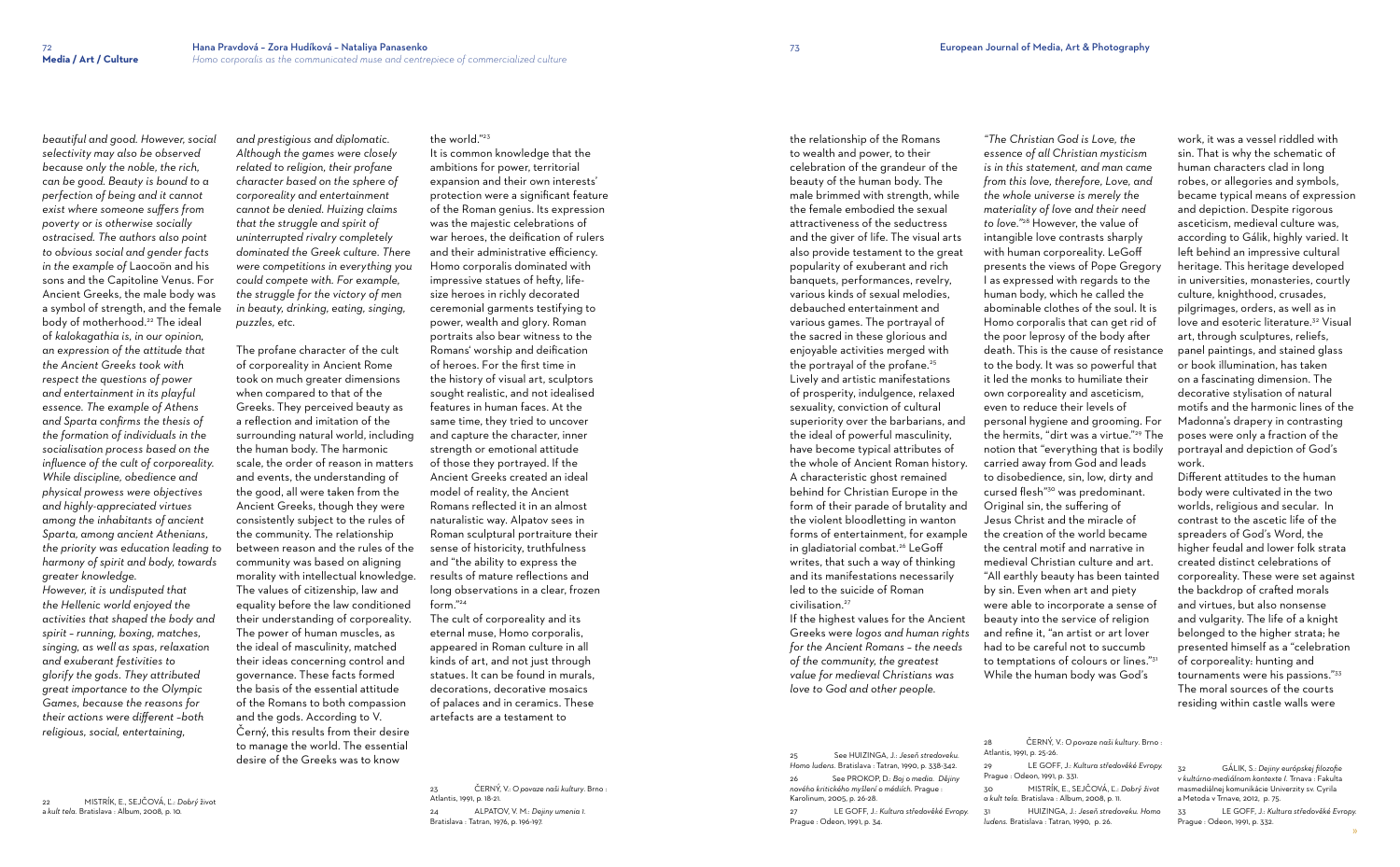military, Christian, and aesthetic ideals. The ethos of the knightly culture represented the knightly state, selected morals, bravery, piety, loyalty to the lord, the duty and honour to serve a noblewoman. Combat in tournaments, crusades, and the protection of noblewomen became the life's mission of his state. The lifestyle of the courts was flashy, with prescribed social behaviour and pompous clothing. Courtyard festivals were used to cultivate muses and show off the delight of the noble entertainment provided by poets and singers. The behaviour of the court<sup>34</sup> gradually returned to the simplicity, purity, ceremony and expressiveness of ancient culture and an interest in human life on earth and enjoyment from it. The knight's hefty figure and the gentle appearance of the lady-in-waiting gradually revealed the attractiveness of masculinity and femininity within the intentions of the ancient tradition. "A Europe living in the shadows of antiquity once again found itself in the limelight."35 While castles hosted grand tournaments, with performances by troubadours, dancers and bear tamers, stages were built in town squares for openair performances and executions. Villagers organized huge family festivities, dice games, skittles, cards, stories and ballads, drank

34 In his theses on the civilisation process in the cultivation of medieval society, Elias describes a scheme of the behavioural strategy of courtly society. It was built on the suppression of affectation and instinct, the norms of good manners, the cultivation of good taste, cultivation and rules of dining, rituals in the field of courting or dressing according to social status, etc. (see ELIAS, N.: *O procesu civilizace. I.* Prague : ARGO, 2007.).

35 HUIZINGA, J.: *Jeseň stredoveku. Homo ludens.* Bratislava : Tatran, 1990, p. 204-205.

Medieval culture was not only ascetic, but also specifically entertaining. A special phenomenon was the so-called carnival culture named and impressively described by Bakhtin. Through the Jester he points out the boldness, spontaneity, corporeality, vulgarity, obscenity and brutality of medieval folk culture.(See BACHTIN, M. M.: *François Rabelais a lidová kultura středoveku* a *renesance*. Prague : Argo, 2007.). Based on historical sources, Prokop lists various types of medieval folk entertainment. The existence of carnival pastimes is documentarily evidenced by an unknown theologian. He accurately captures the cheerful Hell of exuberant carnival culture: "We don't take everything seriously, it's only for fun and amusement according to old customs, so that the folly that is natural to us and with which we were probably born, can pop out and dissipate at least once a year." (PROKOP, D.: *Boj* o media. *Dějiny nového kritického myšlení* o *médiích.* Prague : Karolinum, 2005, p. 58-59).

in pubs and dormitories, people enjoyed cock-fighting and dancing dogs. The Christmas holiday and carnival celebrations enjoyed tremendous popularity. It was in the period of carnivals when the jester was anointed king. The masquerade carried him in a parade singing obscene and grotesque songs. At the end of the accompanying ceremony, the jester was thrown from the throne, mocked, humiliated, insulted, beaten and killed.<sup>36</sup> Although medieval Christianity approached the depiction of the human body with respect, the cult of corporeality and the eternal muse – Homo corporalis– faded in decorative stylisation, and completely burned away in courtly culture and the wild culture of the popular strata.

The coming Renaissance era became a transition point between medieval and modern thinking. "On the one hand, it critically deals with scholastic philosophy, which it criticizes for its logical and philosophical-theological narrowness, but, on the other hand, it creatively develops new impulses

of thought."37 Enlightenment shone in the Renaissance, and Homo corporalis once again became an important muse for artists and the object of attention of humanitarian scholars. Černý sees a rebirth of mankind in the spread of liberal ideas. It was a precondition that "one could creatively realise oneself personally and socially, so that one could fully impersonate oneself."<sup>38</sup> The change in the understanding of Man and his representation by artists was related to a new religious and secular relationship. God, Jesus Christ, and the biblical figures move to an equal footing with ordinary people. Alpatov underlines that this change is also a consequence of the approach to human portrayal. It combines a longterm study of the human figure, faith in mankind and scientific research discovery.39 Human corporeality is once again the centre of culture thanks to the return to the ancient vision and understanding of the world. According to Ovsianikov, Renaissance artists were inspired by antiquity mainly because of its sense of proportionality, perspective and the anatomical structure of Man as the object of representation.<sup>40</sup> However, the Renaissance was not merely a resurrection of ancient art. It was a revolution in all areas of human activity. It is this fact that

37 GÁLIK, S., GÁLIKOVÁ TOLNAIOVÁ, S.: *Dejiny európskej filozofie* v *kultúrno-mediálnom kontexte II.* Trnava : Fakulta masmediálnej komunikácie Univerzity sv. Cyrila a Metoda v Trnave, 2015, p. 20.

38 ČERNÝ, V.: *O povaze naši kultury*. Brno : Atlantis, 1991, p. 27.

39 ALPATOV, V. M.: *Dejiny umenia 1I.*  Bratislava : Tatran, 1976, p. 65.

40 OVSIANNIKOV, F. M.: *Dejiny estetického myslenia.* Bratislava : Pravda, 1980, p. 91. Roeck draws attention to when portraying the atmosphere of the times along with grand discoveries, the conquest of foreign continents, the birth of globalisation processes, historical shocks, religious wars, humanistic ideas and the desire to seek the beauty of this world. The Renaissance laid the foundation stone for the construction of modern history and the modern world. In its midst, again there was Man with his undisguised but dignified corporeality.<sup>41</sup> In the tradition of Baroque Europe, the dichotomy of mundane and sacral access to the human body blurred more intensively ddespite the deepening of religious conflicts between the reformers and Rome. While knowledge, faith and art were realised against the backdrop of contradictory phenomena, they were directed towards a holistic system. Renaissance anarchy and revolutionary ideas were too deeply seated for their strong re-Catholization to be uprooted. In the Baroque, new scientific and philosophical problems were formulated, research, started in the Renaissance, continued, the bourgeois state strengthened, and state administration was strengthened.42 Despite the

41 See ROECK, B.: *Der Morgen der Welt Geshichte der Renaissance*. Munich : C.H. Beck Verlag, 2017.

42 As a result of the ideological fragmentation of the Baroque era, for example, the founder of the Jesuit Order Ignatius of Loyola and St. Theresa, as the founder of a new Christian mysticism, would enter the annals of the history of modern Europe. On the other hand, the Baroque period, more or less, favoured figures such as Giordano Bruno, Galileo Galilei, Isaac Newton and René Descartes. Statesmen, soldiers, financiers, officials and, of course, artists also played an important stratifying role in society (compare VILLARI, R.: *Barokní* člověk a *jeho svět*. Prague :

ideological and power ambivalence and the rich stratification of Baroque society, the growing anthropocentrism in sculpture and painting can be clearly observed. However, it is undeniable that, although secular and hedonistic motives began to appear more and more, the motives of repentance and ascetic doctrine still prevailed. At first glance, however, both the sacral and the profane approaches were expressed with the same sense of aesthetics of expression. De Michele does not see the deep ethics of Baroque beauty in the dictation of canons by political and religious powers. He states that beauty stood only in the background and was the impulse for its blossoming. It mainly consisted of the pursuit of completeness and sincerity of artistic creation sincerity. The portrayed figures were swept away by fierce passions and stormy feelings. Both men and women were portrayed as both gentle and cruel, "instead of the motionless, lifeless beauty of the classic pattern, a dramatically strenuous beauty emerged".<sup>43</sup> This blurring of the dichotomy in the visual arts was reflected in a new, synthetic understanding of the context. In contrast to the Renaissance sense of the individual parts, the visual Baroque brought about a new understanding of the whole. It was based on a synthesis of interconnections of individual parts. Baroque monumental architecture was organically linked

Vyšehrad, 2004.).

43 DE MICHELE, D.: Od půvabu k nepokojné kráse. In ECO. U. (ed.): *Dějiny krásy*. Prague : Argo, 2005, p. 234.

with the natural surroundings, the square, the park, the fountains and the robust statues. Architecture, sculptures and paintings seemed to grow into a single, dynamic but harmonious whole. A statue of a human being is autonomous in its overexposed emotion and movement, but at the same time ingrown with architecture and naturally incorporated into space. 44 Frescoes were dominated by chubby, illuminated and colourful human corporeality, a perfect illusion of perspective effects evoking a feeling of airiness and close proximity to Heaven. From the point of view of using the means of expression, Kitson emphasizes the illusory fullness of shapes and decorative character of the whole of Baroque visual art and its muse, Man. <sup>45</sup>Alpatov also describes another quality of Baroque art: distinctively poetic in depicting reality. "Baroque art did not want to substitute the reality; it always tried to realise in its individual parts an understanding of world order, its poetic image of the world." 46 Behind the poetism of Baroque there was Homo corporalis with his needs and social status. It committed him to a certain lifestyle, games, entertainment, clothing, morality, and preference for

45 See KITSON, M.: *Barok* a *rokoko*. Bratislava : Pallas, 1972.

46 ALPATOV, V. M.: *Umenie* a *civilizácia*. Prague : Odeon, 1975, p. 176.

Tatarkiewicz publishes the opinion of one of the greatest Baroque sculptors, Lorenzo Bernini. The sculptor speaks about the relationship between nature and art. When depicting reality, the artist must not lack a sense of allegory, because art is not only about beautiful forms, it is also about the beauty of thought (TATARKIEWICZ, W.: *Dejiny estetiky. Novoveká estetika.* Bratislava : Tatran, 1991, p. 280).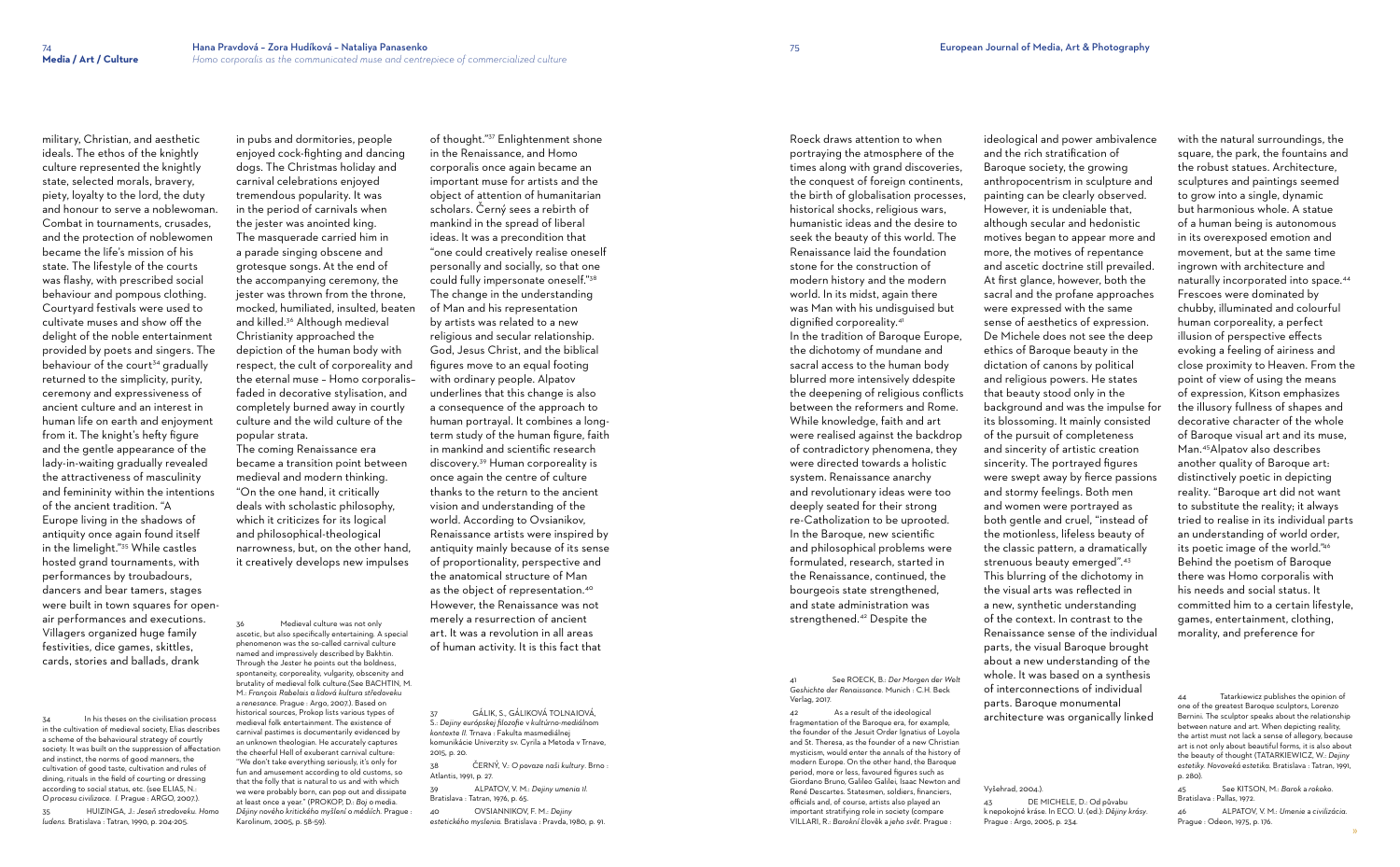certain values. Mistrík and Sejčová describe in detail his experiential pleasures, the pleasures of fulfilled corporeality. From plump bodies clad in richly decorated male and female garments, both genders showing off complicated and rich hairstyles, ladies showing a large amount of cleavage. Overflowing with full, fleshy and sensual shapes, they enjoyed rich festivities, good food and drink, seduction, and demonstrative displays of passion in front of a backdrop of decorative furniture.47 The visual depiction of the Baroque man and his corporeality as the focal point of culture was an expression of his spontaneity, awe, ecstasy and mysticism, but also the freedom that increasingly permeated into artistic imagination.

Enlightenment liberalism based on logical analysis and experience of the senses gradually liberated man and his perception of corporeality.48 At the end of the 18thand in the early 19th century, i.e. when Enlightenment liberalism culminated and at the beginning of the Industrial Revolution, feudal orders began to change and the first parliamentary democracies were constituted. Anthropocentric reflections began to deepen, which was reflected in the depiction and presentation of human corporeality in visual art. Man,

47 MISTRÍK, E., SEJČOVÁ, Ľ.: *Dobrý život a kult tela.* Bratislava : Album, 2008, p. 13.

48 Černý sees the benefits of Enlightenment liberalism in particular in the practical immortalisation of freedoms: national, socioeconomic, personal and civic. They are subsumed in civil freedom: the freedoms of thought and expression, religious thought and artistic creation (ČERNÝ, V.: *O povaze naši kultury*. Brno : Atlantis, 1991, p. 33.).

with his flesh and free spirit, once again became the dominant muse, the imaginary centre of culture in the spirit of the Greek sense of *logos and kalokagathia, and the Roman preference for the values of citizenship, law and equality above the law. The visual art of this period sought and found its expressive elements, harmony of shapes and specific approaches to the depicted reality. This is evidenced by a pompous classical style, emotionally strained romanticism, inexorably sincere realism, along with eclecticism in architecture and the emergence of the first raging avant-garde with their aura of uniqueness and unrepeatability. This spilled over into the entire 19th Century to provoke the emergence of Art Nouveau as the last, universal style in human history at the end of the 19*th and the beginning of the 20th century, and to prepare the mental environment for the last parade of the artistic avant-garde. Thanks to them, the European visual arts culture favoured the concept of pluralism for more than 100 years. However, it was not until post-modernism in the second half of the last century that it was promoted to a program principle. Exalted aesthetics were definitively abandoned in favour of the provocative and experimental Homo corporalis, as an eternally communicated muse in this interplay of circumstances and influences, transitioned from the centrepiece of culture to the centrepiece of the commercial universe in the postmodern, artistic post-modernism and pop culture.

Bell also highlighted the transfer of new ideas and values into modern visual arts. In his opinion, man has become, apart from the classical approach, the object of the camera, film camera and the centre of the creator's attention. Its complexity: animal, intellectual, emotional, became the centre of attention. Unbridled artists have freed themselves from convention and tradition, and in a revolting way they have been looking for new practices, forms, lines, colour, action and new heroes (BELL, D.: *Kulturní rozpory kapitalizmu*. Prague : Sociologické nakladatelství, 1999, p. 17-21.).

## **Instead of a conclusion: Homo corporalis as the centrepiece of commercialised culture**

Baudelaire called the modernist man in the 1860s a person who loved the Bohemian lifestyle, with its energy and variety of life, and fleeting charm. (Compare BAUDELAIRE, CH.: *The Pointer of Modern Life. Selected Writings on Art and Literature*. Cambridge : Cambridge University Press, 1981, p. 399-400.).

fragmentation.<sup>52</sup> garde art in returning to archaic features,

*The reason for the change in the position of Homo corporalis can be found in the wider cultural context, especially in secularisation, the mental outlook of individuals in affluent Western society, in the formation and emergence of modernism, and later in postmodernism. They represent separate and yet unknown cultural epochs within human history characterised by the acceleration of various pop cultural forms. Their rapid development can be attributed to significant changes in dominant ideas and in the way individuals act. In traditional societies and their great artistic periods, adherence to morals, norms and aesthetic canons depended on the power and influence of religious systems. Over the last two centuries, this principle of consistency in cultural elements based on a general social consensus has broken down. Bell reveals the causes of cultural turning points and the shifts in breaking down the boundaries set by religious systems. If the Bible clearly determined control over uncontrollable human nature, then modern society clearly rejects this authority. It legitimises bodily sensuality, sexuality, aggressiveness, and the like. Religion in Christian Europe represented a barrier to physical perversion. The gradual secularisation of societies facilitated the arrival of natural phenomena, the so-called lower level instincts and needs. Such a situation also changed aesthetic parameters, because the highest value became experience and absolute freedom in all the previously controlled and* 

De Michele sees the goal of avantdiscovering exotic paradigms, the world of the insane, the effects of drugs, and finding impulses from the unconscious. The expression of the beauty in avant-garde movements is expressionism, cubism, futurism or surrealism, etc., which combine the programmatic search for the beauty of provocation (De MICHELE, D.: Krása medií. In ECO. U. (ed.): *Dějiny krásy*. Prague : Argo, 2005, p. 415-417.).

53 Lyotard differentiates between postmodernity and modernity, *inter alia*, based on analysis of scientific knowledge. In modern times, it has been legitimized through large meta-narrations, meta-discourses or meta-narrative schemes. However, these were historically exhausted and, for this reason, their authorityceased to exist. "This process began in Europe at the end of the 1950s, marking the end of its reconstruction period" (LYOTARD, F. J.: *O postmodernismu. Postmoderno vysvětlováno dětem. Postmoderní situace*. Prague :  $Filosofia$ , 1993, p. 100.).

*taboo topics and deeds.*<sup>49</sup>Artistic modernism and its avant-garde programmatically transcended the boundaries of academic art, demolished the barriers of aesthetic canons, and declassified themes. Revolt, defiance, provocation, and the fight against tradition have become typical attributes of these processes.50 Artists' attitudes towards human corporeality have also changed. The representation of sensual beauty in the spirit of ancient and Renaissance harmony, canons insisting on the iron laws of proportionality of the human being, has become a relic of traditionalism. Interest in experimentation, stylising, and revealing what is not visible at first glance came to the fore. De Michele is delighted with the peculiarity of the beauty of avant-garde provocation in artistic modernity. He argues that the object of this art is not contemplation and satisfaction in harmonic forms. It creates other values by purposefully subjecting the human body to conceptualisation, including the surrounding world. Through exotic patterns, the dreams and fantasies

of the mentally ill and with druginduced imagination, "it brings us back to discovering raw material, surprising us with the bizarre involvement of consumables in unlikely contexts or revealing impulses coming from the deep unconscious."<sup>51</sup>

From the 1970s to the present, discussions on the crisis of modernity have intensified between theorists as a result of various social, political, economic, scientific and technical factors, including changes in the cultural situation as a result of its intensive commercialisation. Attempts to grasp these changes, their reflective conceptualisation, including the determination of an exact time period in the last Century, differ slightly, but they agree in unison on the causes, consequences and manifestations of the new cultural and artistic situation within it. For example, there are claims that this is merely a continuation or a new era of second modernity, devoid of illusions. The consequences of processes appear therein, notably in the second half of the last Century, such as privatisation, deregulation and

52 BAUMAN, Z.: Úvahy o *postmoderní době*. Prague : Sociologické nakladatelství, 1995, p. 13. Bauman defines and analyses the basic processes and traits of the new social and cultural reality in "The Liquid Modernity" study (2000) (See BAUMAN, Z.: *Tekutá modernita*. Prague : Mladá fronta, 2002.). The transition from one phase of capitalism to another, towards so-called

At the end of the 1970s, Lyotard defined the term "post-modern". It refers to the transformation of the character of the cultural situation, leading to the formation of a new cultural epoch. The term has established itself very quickly in scientific and artistic discourse. Lyotard's reflections on postmodernism manifest themselves in questioning the idea of scientific progress, a change in the aesthetic paradigm and social changes. These are conditioned by the advent of post-industrialism, neoliberal politics and consumerism. <sup>53</sup>Recently, authors have come up with various variants of names, by which they want to show innovative changes and tendencies, especially in the artistic field. In analysing the cultural situation dating from around the middle of the last Century, we remain at Lyotard's term post-modern. 54 However,

"liquid modernity", is significant. Its characteristics are variability, consumerism, individualism and globalisation.

54 Taranenková summarizes various names for changing the cultural situation, such as post-post-modernism, hyper-modernism, trans-post-modernism, pseudo-modernism, digimodernism and the like. (See TARANENKOVÁ, I.: Lekcie Fredericka Jamesona z postmodernizmu. *Platforma pre literatúru a výskum.* [online]. [2018- 05-01]. Available at: <<https://plav.sk/node/103>>.). Based on a comparison of the author's starting points, definition of the main attributes, as well as our observation of the post-modern cultural situation and artistic production, we believe that the term post-modernism continues to accurately and holistically characterise fundamental changes and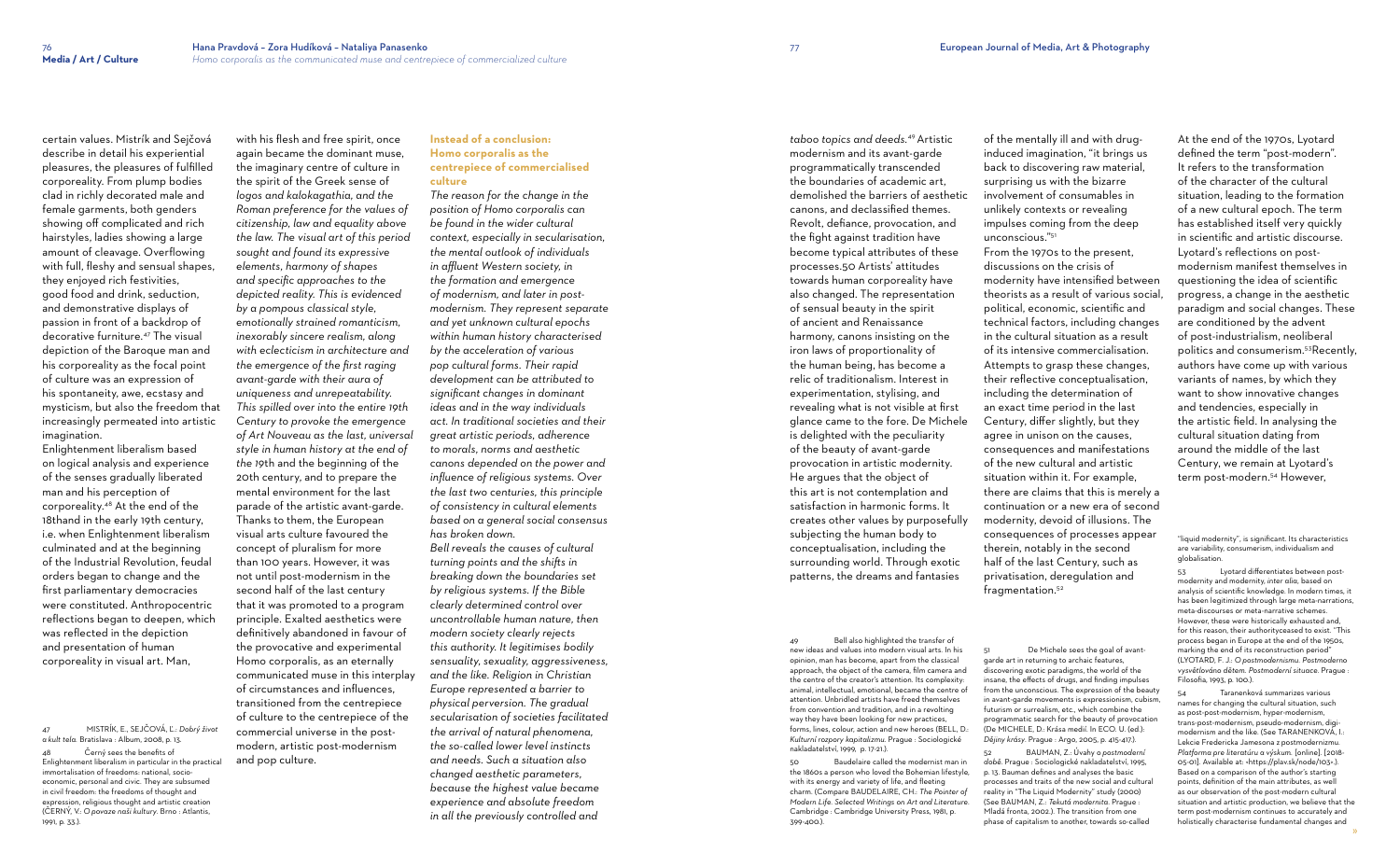it is necessary to point out the meanings behind post-modern and post-modernism. The term 'post-modern' represents the most recently identified cultural epoch, while the term 'post-modernism' is associated with the artistic creation of this epoch. Welsch explains that post-modernism is "wherever the fundamental pluralism of languages, models, processes is practised, not only in different works in a row, but also in one and the same work, that is to say in a mix".55 Post-modernism represents the concepts of plurality, questioning universal values, chaos, historical meta narrations, as well as offering a sceptical view of elite culture. Pavelka draws attention to the perceived marginal principles of post-modernism, such as discontinuity, chaos, paradox, asymmetry and nonsense.<sup>56</sup> If modern art sought the beauty of provocation, post-modern art is resigned to it. They reject all aesthetic canons, including modern tastes. Sturken and Cartwright argue that this is one of the reasons for the post-modernist nostalgiadriven "eternal returns" to a retro style, the cultivation of a crisis of cultural authority, the preference for irony, nostalgia, pastiche, parody, and remakes, to question traditional

phenomena in culture and art from the second half of the last Century to the present. It should also be noted that the search for an adequate term to name the current situation in culture and art is not the aim of this study. However, we consider the term post-modernism to be sufficiently explicit, because it contains significant features of the latest cultural and artistic epoch.

55 WELSCH, W.: *Naše postmoderní moderna*. Prague : Zvon, České katolické nakladatelství, 1994, p. 26.

56 PAVELKA, J.: *Kultura, médiá, literatura.* Brno : Středoevropské centrum slovanských studií v Brně, 2004, p. 231-232.

meta narrations.<sup>57</sup>

objects accumulated on canvas. According to F. Jameson, Warhol's work is an excellent example of commodification, fetishism, flatness and the absence of deeper meaning (JAMESON, F.: *Postmodernism, or, The Cultural Logic of Late Capitalism*. Durham : Duke University Press, 1991, p. 6-10.

In the second half of the last century and in the first two decades of the new millennium, it is evident that the post-modern cultural sphere has been dominated by a commercial order based on a market system. The motive of profit and the associated expansion of the cultural industry and popular cultural forms have become a hallmark of the new cultural situation. Lipovetsky considers the causes of this situation to be the globalisation of liberalism, the commercialisation of lifestyles, the utilisation of instrumental reason and a sharp increase in the individualisation of individuals.58 Jameson speaks of a total change to the cultural logic of late capitalism as a result of the strong influence of pop culture. Post-modernism is a component of the latest development stage of capitalism, creating a new cultural logic, and it has become a cultural landmark. This peculiar cultural logic, together with pop culture, goes far beyond the world of art and has become, according to him, the vital force of the economy, a means of gaining power and profit.<sup>59</sup>

media pop culture world, together with its attractive images, offers them many opportunities to do just that. Šabík sees in them, *inter alia, space for the creation of a cult of negative effects, violence and escapism. Homo corporalis, nursing the post-modern polarity of ideas and values, runs away "into the mundane, banalisation, trivialisation and dethroning of the serious, sacred values of life and culture itself."*<sup>63</sup> Radošinská and Višňovský in connection with the development trends of media production and culture point to the use of elements of the spectacular in individual communications. Creators consciously seek out attractiveness, with emphasis placed on shows, performances, scenes and theatre.<sup>64</sup> The new cultural situation is entangled in a network of attractions that both combine human nature and the commercial focus of the cultural industry. The rapid development of digital audio-visual culture and multimedia options available on the Internet, especially during the first two decades of the new millennium, have significantly strengthened these phenomena. Visual superiority and images on the Internet are becoming dominant, which entails different risks,<sup>65</sup> and challenges.

57 STURKEN, M., CARTWRIGHT, L.: *Studia vizuální kultury.* Prague : Portál, s. r. o., 2009, p. 313-341.

58 LIPOVETSKY, J.: Časem proti času čili hypermoderní společnost. In LIPOVETSKI, J., TRAVOILLOT, H. P.: *Hypermoderní doba. Od požitku* k úzkosti. Prague : Prostor, 2013, p. 56.

59 Jameson's analysis of post-modern art culture points to its superficiality, its ahistorical and self-centred nature, the lack of perception of wider circumstances, and its enchantment with new technologies, irony and artifice. As an example of a shift from modernism to post-modernism in the visual arts, he compares the visual impression and perception of the well-known peasant shoes by post-Impressionist Vincent van Gogh with those of pop-artist Andy Warhol. While it is possible to find a simple human world in the context of Gogh's image of worn-out shoes, and the enormous drudgery of a peasant, Warhol's "Diamond dust shoes" are dead

Similar to Adorno and Hokheimer<sup>60</sup> he also claims that both media art and all media production have been integrated into the production process system. This resulted in overproduction and the commercial system absorbed the autonomy of the whole cultural sphere.<sup>61</sup> Jameson tries, like Adorno and Hoxheimer, to identify and understand the background of the creation of this contemporary cultural paradigm. The commercial system significantly influences the mental outlook of contemporaries. This system gets into the dizzying world of playful and fictional culture in the spirit of Caillos's principle of mimicry within pop culture and in the artistic chaos of diversity and social, economic and cultural circumstances. People under the pressure of everyday life need an escape, to play the roles of others, to forget their own personality, and to hide under the guise of another identity.<sup>62</sup> The

> According to Gálik, Gáliková and Tolnaiová, image dominance weakens the abstract thinking ability in individuals, the power of visual information diminishes the ability to remember, and the ability to think chronologically in context is lost. New thinking strategies arise that are fixed in the brain and create significant changes in human

60 Both leading representatives of the Neo-Marxist Frankfurt School were the first to criticize the production system in the cultural sphere, which they called the cultural industry. Critical analyses of Jameson are also included in this ideological stream of critical thinking within the framework of political economy, social processes and cultural production (Compare HORKHEIMER, M., ADORNO, W.T.: *Dialektik der Aufklärung*. Frankfurt am Main : S. Fischer Verlag, 1969.).

61 JAMESON, F.: *Postmodernism, or, The Cultural Logic of Late Capitalism*. Durham : Duke University Press, 1991, p. 206.

62 Caillois draws attention to a basic characteristic of Man, which is the acceptance of illusion. According to him, "a game does not consist of simply engaging in an activity or being subjected to destiny under imaginary circumstances; a game may also involve becoming an illusory character and acting accordingly" (CAILLOIS, R.: *Hry* a *lidé. Maska a závrať*. Prague : StudiaYpsilon, 1998, p. 40).

64 RADOŠINSKÁ, J., VIŠŇOVSKÝ, J.: *Aktuálne trendy v mediálnejkultúre*. Trnava : Fakulta masmediálnej komunikácie UCM, 2013, p. 51.

They facilitate the development of various individualised concepts, including new forms of artistic expression and new types of art.<sup>66</sup> Numerous experiments, genre overlaps and hybrid techniques that take on various forms in digital images can all be observed. The ideal of beauty is created against the backdrop of a plethora of bodies whose embodiments are presented by pop media and deified by celebrities in pop culture. In this context, De Michele points to the inconsistency of patterns, fairy-tale realism and the return to objectivity and tradition, as well as the fact that even mass media no longer offer a uniform pattern and ideal of beauty. He supposes that media do not offer uniform patterns as they did in the modern or early postmodern period and, instead, they use a whole range of procedures, forms, motives and ideals of beauty. They are inspired by 19<sup>th-</sup>Century iconography, fairy-tale realism, the bawdy plumpness of Mae West and the beauty of music video models. They celebrate the black beauty of Naomi Campbell and the Anglo-Saxon beauty of Kate Moss. The charm of traditional tap dancing is exploited in the film Chorus Line. In TV productions and commercials, one encounters femme fatales and spontaneous heroes, metalneo-cyborgs with metal faces and celebrity actors: Julia Roberts, Cameron Diaz, George Clooney,

thinking (GÁLIK, S., GÁLIKOVÁ, TOLNAIOVÁ, S.: Influence of the internet on the cognitive abilities of man. Phenomenological and hermeneutical approach. In *Communication Today*, 2015, Vol. 6, No.

1, p. 5-15.).

66 PAVELKA, J.: *Kultura, médiá, literatura.* Brno : Středoevropské centrum slovanských studií

v Brně, 2004, p. 236.

and so on. It is therefore very difficult to determine the aesthetic ideal. In this situation, scientists have no other choice but to "surrender to the flood of tolerance, perfect syncretism, and an absolute, boundless polytheism of beauty."67 Welsch also points out the characteristic means of expression and creative procedures that permeate thinking in artistic postmodernism and post-modernism. He reveals them in fragmentation, editing, a combination of different, irritating hobbies. They have reached a level of general applicability: "starting with advertising stretching into private life."68 Homo corporalis found itself in a cultural situation of chaos and syncretism. He offers the whole range of role models and ideals via which pop culture celebrities manage life and thoughts, which his body and face follow, and which builds an image.

In contrast to modern or previous systemic periods, the position of Homo corporalis as an eternal muse and the imaginary centrepiece of culture is changing. It remains the centre of culture but is an object of commercial interest. This position has strengthened since the revolutionary period at the onset of the digital revolution. It has significantly influenced science, production, distribution and, naturally, also the paradigms in art and pop culture. Hayles' observations accurately reflect the position of the physical body in the

67 DE MICHELE, D.: Krása médií. In ECO. U. (ed.): *Dějiny krásy*. Prague : Argo, 2005, p. 426-427. 68 WELSCH, W.: *Naše postmoderní* 

*moderna*. Prague : Zvon, České katolické nakladatelství, 1994, p. 106.

<sup>63</sup> ŠABÍK, V.: *Diskurzy o kultúre.* Bratislava : Spolok slovenských spisovateľov, spol. s. r. o., 2001, p. 125.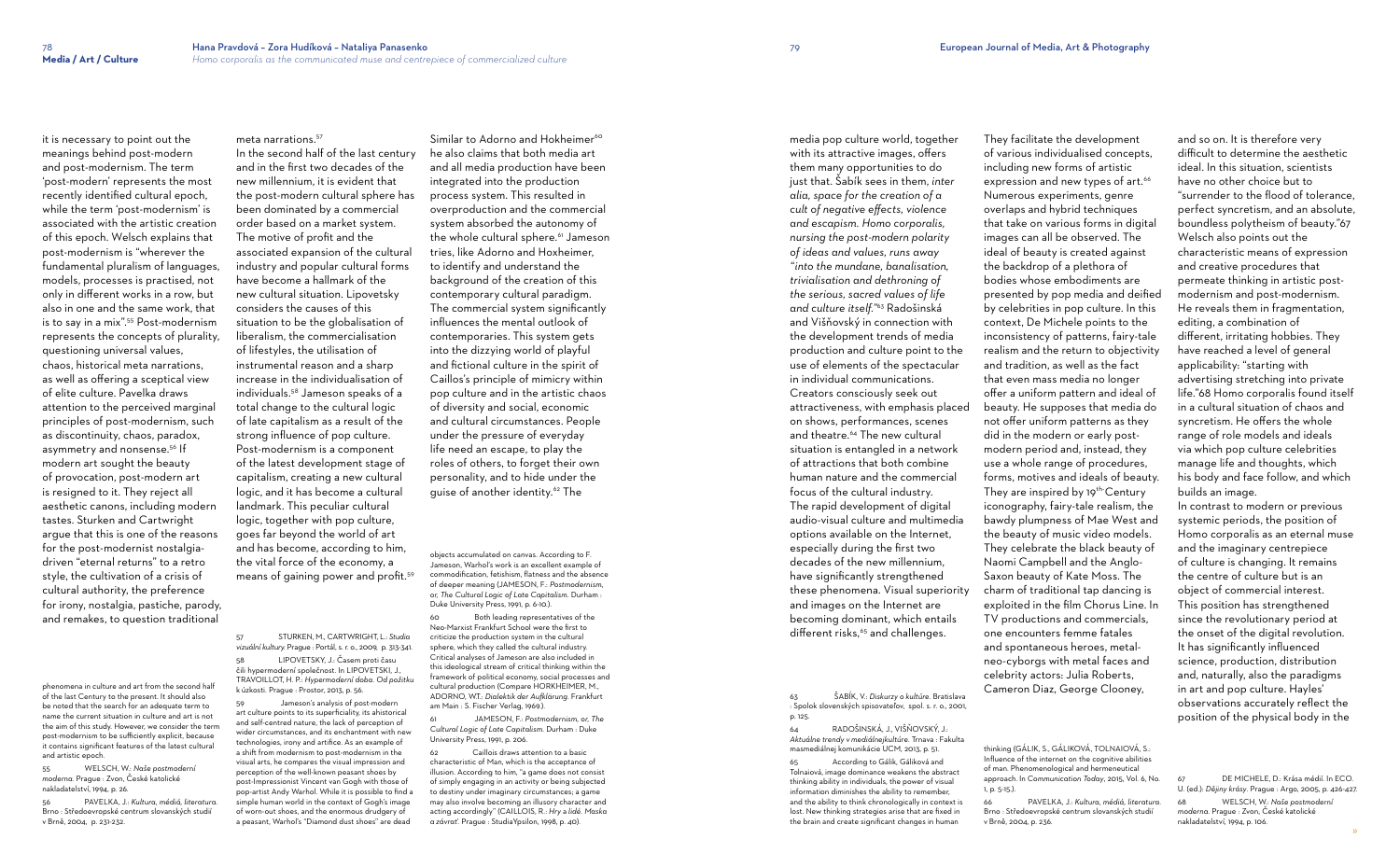post-modern digital era and late capitalism. The face and body have become a fetish, they are attributes of power and social relations. They have become an effective tool of political manipulation, political-economic capital, and offer erotica with the aim of high profits with rapid turnover.69 The production of celebrities through the media culture industry, including advertising, is based on the deification of their corporeality. Healthy, beautiful human bodies become both an object and an effective means of achieving goals, evoking desirable situations, because they evoke desire in others, become role models and offer the tempting ideal of youth and strength. Mistrík emphasizes that such an understanding of the cult of the body was brought about exclusively by the post-modern period and the media made a major contribution towards it. The human body is the centre of attention, the recipients deal with it, admire it, for example through various beauty contests, take care of it, for example by working out, and improve it via plastic surgery.<sup>70</sup>

Again, the human body has itself become a commodity. In a commercially functioning social system, the individual is not only the focus of the pop culture industry, but also a wide range of related industries – from plastic surgeons to nutritionists, fitness trainers, fashion

69 HAYLES, K. N.: The Life Cycle of Cyborgs. In Cybersexualities. In WOLMARK, J. (ed.): *A Reader on Feminist Theory, Cyborg and Cyberspace*. Edinburgh : Edinburgh University Press, 1999, p. 247.

70 MISTRÍK, E.: Zbožštenie tela v narcizme a koniec postmodernej kultúry. In *Filozofia,* 2008, Vol. 63, No. 4, p. 344-351.

consultants, visual image designers, psychologists, sexologists,

therapists of various kinds, etc., to coaches focused on social etiquette, dining, wine drinking and successful courting. Sturken and Cartwright attribute the revolutionary transformation in the understanding of the body and its targeted improvements to popular music of the 1980s. Examples include the surgical enhancements undergone by pop stars Madonna and Michael Jackson. Artists began using videos to flexibly change their identities, giving their art a performance character. The body began to be treated as an easily convertible object. Operations and clothing can change gender, while various products and medical interventions can alter race and colour. Eyes can be improved with coloured lenses, as well as the shape of the body by its "abuse" in the gym or surgery, or with prosthetic devices or hormonal preparations.<sup>71</sup>

> MAFFESOLI, M.: Éra digitálních obrazů. In FIŠEROVÁ, M.: *Obraz a moc. Rozhovory s francouzkými mysliteli.* Prague : Karolinum, 2015, p. 145-146.

The commercial appreciation of Homo corporalis is a reflection and consequence of the functioning of the socio-economic system, while simultaneously expressing its mental outlook and processes. This premise is also indirectly confirmed by Maffesoli, according to whom an individual in contemporary society emphasizes aesthetics and presence in his life while indulging in hedonism. Related to this emphasis is "the importance of the body, the values of the imaginary and the playful aspect of existence, i.e. the values associated with playfulness,

71 STURKEN, M., CARTWRIGHT, L.: *Studia* 

*vizuální kultury .*Prague : Portál, s. r. o., 2009, p. 331.

collective dreams, etc."<sup>72</sup>

Demonstrating the human body for admiration has the character of a theatrical show. Mistrík speaks of such exposition of the body that it is "the deity of a post-modern narcissist." However, such exposure also suggests another fact: "fetish is no longer restricted to just the body itself. The fetish of contemporary

man is the show, performance,

pomposity."<sup>73</sup> Fixed on their image, focused on their own goals and pleasures, Homo corporalis is no longer merely an object of commercial interest. It is also their product. Their personal goals, attitudes and value scale are formed against the backdrop of the ethos of egoism, individualism, hedonism and narcissism. The moral basis of hedonism and its implications are accurately captured by Heath and Potter, who state that "hedonism is currently elevated to a revolutionary doctrine."<sup>74</sup> Lipovetsky's brilliant observations point to the mental and ideological outlook of contemporaries. His preference for hedonistic values, the cult of personal liberation, his willingness to respect differences, his desire for looseness, humour, his constant search for personal identity, autonomy, and the release of morals and sexuality.75 If, in

73 MISTRÍK, E.: Zbožštenie tela v narcizme a koniec postmodernej kultúry. In *Filozofia,* 2008, Vol. 63, No. 4, p. 344-351.

74 HEATH, J., POTTER, A.: *Kup si svou revoltu!* Prague : Rybka Publishers, 2012, p. 13.

75 LIPOVETSKY, G.: *Éra prázdnoty.* Úvahy o *současném individualismu*. Prague : Prostor, 2003, p. 11-12.

modern times, the human body was understood in the intentions of Renaissance harmony and in accordance with proportionality, moderation, restraint, peace and balance, post-modernism radically changes this understanding of corporeality. Bauman attributes this turnaround to the imperatives of the time, which mean that the body must be in good shape, because it must handle certain duties, physical performance and especially enjoyment. The human body must be prepared "to absorb the pleasures of all kinds – sexual, gastronomic, visual, auditory, and so on, delights that only a body trained in the art of feeling pleasure can experience." 76 Late capitalism, post-modernism and pop culture introduced different kinds of extremes, peculiarities, provocations, attractions, etc., including paradoxicity. Paradoxes can also be observed in postmodernists themselves, in their attitudes and creative practices. On the one hand, they abandoned the aesthetics of the noble in favour of provocation and experimentation. Pop art, for example, transcends cultural levels, permeates into pop culture, uses and completes images of the commercial world, the cultural industry, including the mass media. On the other hand, as De Michele also points out, high-art post-modernists "embark on experimentation beyond the field of imaging while calling for a return to subject and tradition."<sup>77</sup>

76 BAUMAN, Z.: Úvahy o *postmoderní době*. Prague : Sociologické nakladatelství, 1995, p. 78-79.

77 DE MICHELE, D.: Krása médií. In ECO. U. (ed.): *Dějiny krásy*. Prague : Argo, 2005, p. 426.

Regardless of their paradoxical and volatile attitudes or manifestations of nostalgia for tradition, it is clear that neither they nor anyone else is able to cross the shadow of their own culture. As an individual of the Homo corporalis family, there is nothing else left for us but to continue to exist as a museum of artistic imagination and a centrepiece, the imaginary centre of everything. As members of the social and economic system, we have no other choice but to accept our position as subjects and objects of commercialised culture.

*Acknowledgement:* The study was elaborated within the project VEGA 1/0078/18 . Aspects of marketing communication in the management processes if the circular economy".

### **References**

ALPATOV, V. M.: *Dejiny umenia 1.*  Bratislava : Tatran, 1976. ALPATOV, V. M.: *Umenie a civilizácia*. Prague : Odeon, 1975. ARISTOTELES: *Poetika*. Martin : Thetis, s.r.o., 2009. ARNOLD, M.: *Culture and Anarchy*. Cambridge : Cambridge University Press, 1993. BACHTIN, M.M.: *François Rabelais a lidová kultura středoveku* a *renesance*. Prague : ARGO, 2007. BAUDELAIRE, Ch.: *The Pointer of Modern Life. Selected Writings on Art and Literature*. Cambridge : Cambridge University Press, 1981. BAUMAN, Z.: *Tekutá modernita*. Prague : Mladá fronta, 2002. BAUMAN, Z.: Úvahy o postmoderní době. Prague : Sociologické nakladatelství, 1995. BELL, D.: *Kulturní rozpory kapitalizmu*. Prague : Sociologické nakladatelství, 1999. BERAN, L.: *Estetika jako otevřený systém.* Trnava : Fakulta masmediálnej komunikácie Univerzity sv. Cyrila a Metoda v Trnave, 2002. CAILLOIS, R.: *Hry* a *lidé. Maska a závrať*. Prague : Studia Ypsilon, 1998. CIGÁNEK, J.: Úvod do sociologie umění. Prague : Obelisk, 1972. CUMMING, R.: *Umění*. Prague : Slovart, 2007. ČERNÝ, V.: *O povaze naši kultury*. Brno : Atlantis, 1991. De MICHELE, D.: Dámy a hrdinové. In ECO. U. (ed.): *Dějiny krásy*. Prague : Argo, 2005, p. 193-213. DE MICHELE, D.: Krása medií. In ECO. U. (ed.): *Dějiny krásy*. Prague : Argo, 2005, p. 413-430. DURKHEIM, E .: *Elementární formy náboženského života: systém totemismu*